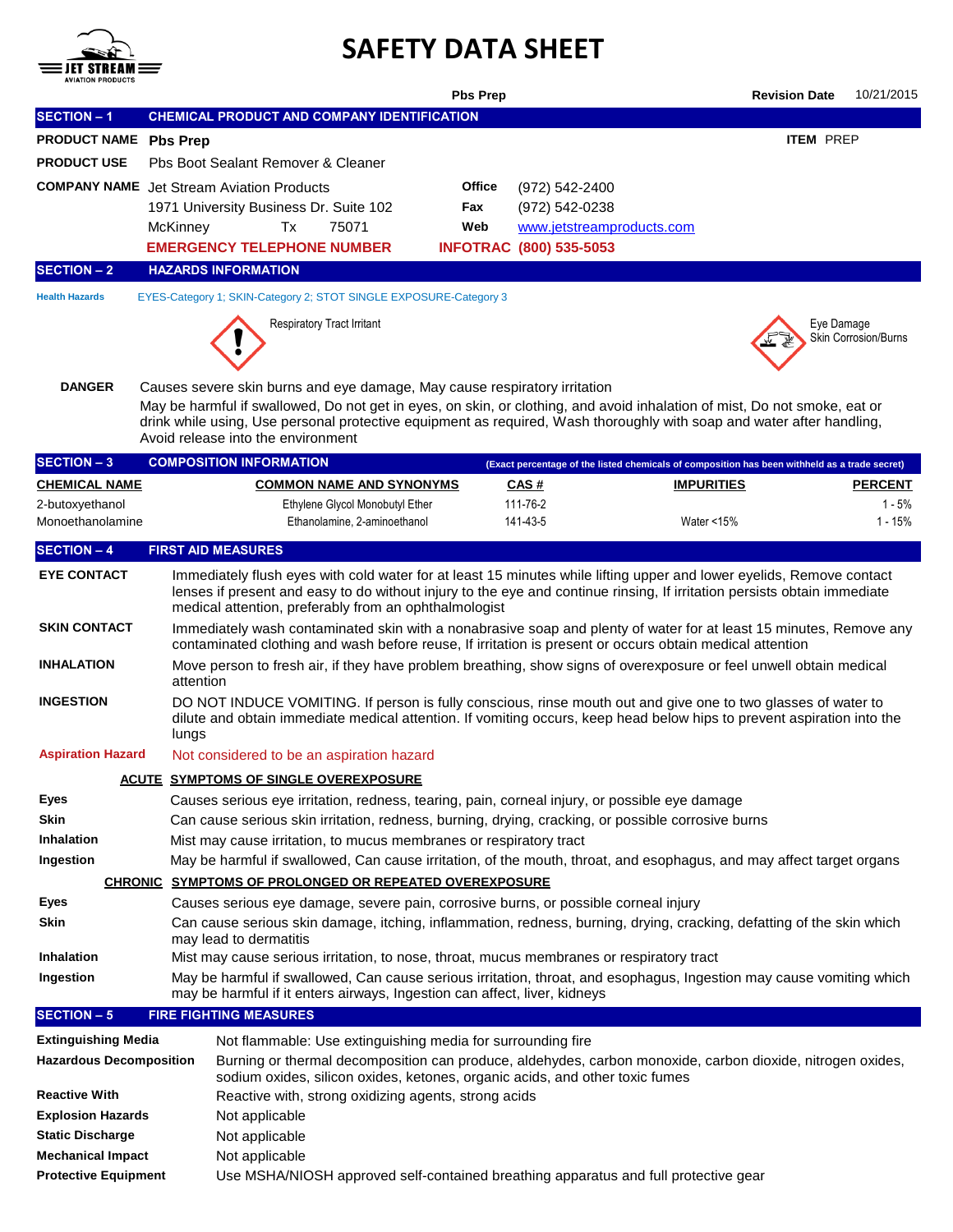| <b>SECTION - 6</b>                                                          |                                                                                         | <b>ACCIDENTAL RELEASE MEASURES</b>                                                                                                                                                                                                                                                                                                     |                                                          |                     |                                  |                                                                                                                                                                                            |                        |                               |                                |
|-----------------------------------------------------------------------------|-----------------------------------------------------------------------------------------|----------------------------------------------------------------------------------------------------------------------------------------------------------------------------------------------------------------------------------------------------------------------------------------------------------------------------------------|----------------------------------------------------------|---------------------|----------------------------------|--------------------------------------------------------------------------------------------------------------------------------------------------------------------------------------------|------------------------|-------------------------------|--------------------------------|
| <b>Emergency Procedures</b>                                                 |                                                                                         | Warn personnel of spill                                                                                                                                                                                                                                                                                                                |                                                          |                     |                                  |                                                                                                                                                                                            |                        |                               |                                |
| <b>Personal Precautions</b>                                                 |                                                                                         | Ventilate area, Avoid slipping on spilled product                                                                                                                                                                                                                                                                                      |                                                          |                     |                                  |                                                                                                                                                                                            |                        |                               |                                |
| <b>Protective Equipment</b>                                                 |                                                                                         | Safety Glasses, Chemical Gloves and Rubber Boots                                                                                                                                                                                                                                                                                       |                                                          |                     |                                  |                                                                                                                                                                                            |                        |                               |                                |
| <b>Containment</b>                                                          |                                                                                         | Use absorbent socks or pads to prevent spill from spreading, Prevent spill from entering the environment                                                                                                                                                                                                                               |                                                          |                     |                                  |                                                                                                                                                                                            |                        |                               |                                |
| <b>Clean Up Procedures</b>                                                  |                                                                                         | Small Spills: Use wet vacuum or mop and wringer to pick up spilled material then mop area with clean water<br>Large Spills: Absorb spill with inert material (e.g., dry sand or earth), then place in a chemical waste container<br>Vacuum or sweep up material and place in a disposal container                                      |                                                          |                     |                                  |                                                                                                                                                                                            |                        |                               |                                |
| <b>Disposal</b>                                                             | Dispose of material in accordance with all State and Federal Guidelines and Regulations |                                                                                                                                                                                                                                                                                                                                        |                                                          |                     |                                  |                                                                                                                                                                                            |                        |                               |                                |
| <b>SECTION-7</b>                                                            |                                                                                         | <b>HANDLING AND STORAGE</b>                                                                                                                                                                                                                                                                                                            |                                                          |                     |                                  |                                                                                                                                                                                            |                        |                               |                                |
| Handling                                                                    |                                                                                         | Keep away from incompatible materials, Use appropriate safety equipment, and adequate ventilation, Avoid eye<br>and skin contact, Avoid inhalation of mist, May cause respiratory irritation, May be harmful if swallowed, Do not<br>smoke, eat or drink while using, Wash thoroughly after handling, Avoid release to the environment |                                                          |                     |                                  |                                                                                                                                                                                            |                        |                               |                                |
| <b>Storage</b>                                                              |                                                                                         | KEEP OUT OF REACH OF CHILDREN, Keep container closed when not in use, Store away from incompatible<br>materials                                                                                                                                                                                                                        |                                                          |                     |                                  |                                                                                                                                                                                            |                        |                               |                                |
| <b>Incompatible Materials</b>                                               |                                                                                         |                                                                                                                                                                                                                                                                                                                                        | Incompatible with, strong oxidizing agents, strong acids |                     |                                  |                                                                                                                                                                                            |                        |                               |                                |
| <b>SECTION - 8</b>                                                          |                                                                                         |                                                                                                                                                                                                                                                                                                                                        | <b>EXPOSURE CONTROLS / PERSONAL PROTECTION</b>           |                     |                                  |                                                                                                                                                                                            |                        |                               |                                |
| <b>EXPOSURE LIMITS</b>                                                      |                                                                                         |                                                                                                                                                                                                                                                                                                                                        |                                                          |                     |                                  |                                                                                                                                                                                            |                        |                               | <b>Significant</b>             |
| <b>CHEMICAL NAME</b>                                                        |                                                                                         |                                                                                                                                                                                                                                                                                                                                        | <b>ACGIH (TWA8)</b>                                      | <b>ACGIH (STEL)</b> |                                  | <b>OSHA PEL (TWA 8)</b>                                                                                                                                                                    |                        | <b>OSHA (CEIL)</b>            | <b>Exposure</b>                |
| 2-butoxyethanol                                                             |                                                                                         |                                                                                                                                                                                                                                                                                                                                        | 20 ppm<br>3 ppm                                          |                     |                                  | 50 ppm (240 mg/m <sup>3</sup> )<br>$3$ ppm $(8 \text{ mq/m}^3)$                                                                                                                            |                        |                               | <b>SA</b>                      |
| Monoethanolamine<br>PERSONAL PROTECTIVE EQUIPMENT                           |                                                                                         |                                                                                                                                                                                                                                                                                                                                        |                                                          | 6 ppm               |                                  |                                                                                                                                                                                            |                        | 6 ppm (15 mg/m <sup>3</sup> ) |                                |
|                                                                             |                                                                                         |                                                                                                                                                                                                                                                                                                                                        |                                                          |                     |                                  |                                                                                                                                                                                            |                        |                               |                                |
|                                                                             |                                                                                         |                                                                                                                                                                                                                                                                                                                                        |                                                          |                     |                                  |                                                                                                                                                                                            |                        |                               |                                |
| <b>Chemical Safety Glasses,</b><br>Goggles or Face Shield                   |                                                                                         | Impervious<br><b>Chemical Gloves</b>                                                                                                                                                                                                                                                                                                   |                                                          |                     |                                  |                                                                                                                                                                                            |                        | Eye Wash<br>(Recommended)     |                                |
|                                                                             |                                                                                         |                                                                                                                                                                                                                                                                                                                                        |                                                          |                     |                                  |                                                                                                                                                                                            |                        |                               |                                |
| <u>Ventilation</u>                                                          |                                                                                         |                                                                                                                                                                                                                                                                                                                                        |                                                          |                     |                                  |                                                                                                                                                                                            |                        | <b>HMIS HAZARD RATINGS</b>    |                                |
| General Ventilation                                                         |                                                                                         |                                                                                                                                                                                                                                                                                                                                        |                                                          |                     |                                  |                                                                                                                                                                                            |                        | Health<br>Flammability        | $\overline{2}$<br>$\mathbf{0}$ |
| If exposure limits listed above are exceeded, or irritation is experienced, |                                                                                         |                                                                                                                                                                                                                                                                                                                                        |                                                          |                     |                                  |                                                                                                                                                                                            | <b>Reactivity</b>      | $\bf{0}$                      |                                |
|                                                                             |                                                                                         | use a MSHA / NIOSH approved respirator                                                                                                                                                                                                                                                                                                 |                                                          |                     |                                  |                                                                                                                                                                                            |                        | <b>Personal Protection</b>    | в                              |
| <b>SECTION - 9</b>                                                          |                                                                                         |                                                                                                                                                                                                                                                                                                                                        | PHYSICAL AND CHEMICAL PROPERTIES                         |                     |                                  |                                                                                                                                                                                            |                        |                               |                                |
| <b>Flash Point</b>                                                          |                                                                                         |                                                                                                                                                                                                                                                                                                                                        | > 93.3°C (200°F) - TAG Closed Cup                        |                     |                                  | <b>Specific Gravity / Density</b>                                                                                                                                                          | 1.00                   |                               |                                |
| <b>Flammable Limits</b>                                                     | ND.                                                                                     |                                                                                                                                                                                                                                                                                                                                        |                                                          |                     | $pH (\pm 0.3)$                   |                                                                                                                                                                                            | 11.7                   |                               |                                |
| <b>Auto-Ignition Temp.</b>                                                  | ND                                                                                      | Viscous Liquid                                                                                                                                                                                                                                                                                                                         |                                                          |                     | Viscosity<br><b>Freeze Point</b> |                                                                                                                                                                                            | <b>ND</b><br><b>ND</b> |                               |                                |
| <b>Physical State</b><br>Appearance                                         | Yellow                                                                                  |                                                                                                                                                                                                                                                                                                                                        |                                                          |                     | <b>Boiling Point</b>             |                                                                                                                                                                                            | <b>ND</b>              |                               |                                |
| Odor                                                                        |                                                                                         | Mild Ammonia                                                                                                                                                                                                                                                                                                                           |                                                          |                     |                                  | Vapor Density (air=1)                                                                                                                                                                      | <b>ND</b>              |                               |                                |
| <b>Odor Threshold</b>                                                       | ND                                                                                      |                                                                                                                                                                                                                                                                                                                                        |                                                          |                     |                                  | Vapor Pressure (mm Hg)                                                                                                                                                                     | ND                     |                               |                                |
| Solubility                                                                  | 100%                                                                                    |                                                                                                                                                                                                                                                                                                                                        |                                                          |                     |                                  | <b>Evaporation Rate (nBuAc=1)</b>                                                                                                                                                          | <b>ND</b>              |                               |                                |
| <b>Volatiles</b>                                                            | < 90%                                                                                   |                                                                                                                                                                                                                                                                                                                                        |                                                          |                     |                                  | <b>Partition Coefficient</b>                                                                                                                                                               | <b>ND</b>              |                               |                                |
| <b>VOC</b>                                                                  | < 12%                                                                                   |                                                                                                                                                                                                                                                                                                                                        |                                                          |                     |                                  | Molecular Weight (g/mol)                                                                                                                                                                   | $-33.05$               |                               |                                |
| LVP-VOC                                                                     | 0%                                                                                      |                                                                                                                                                                                                                                                                                                                                        |                                                          |                     |                                  | <b>Decomposition Temperature</b>                                                                                                                                                           | <b>ND</b>              |                               |                                |
| <b>SECTION - 10</b>                                                         |                                                                                         | <b>STABILITY AND REACTIVITY</b>                                                                                                                                                                                                                                                                                                        |                                                          |                     |                                  |                                                                                                                                                                                            |                        |                               |                                |
| <b>Reactivity (Specific Test Data)</b>                                      |                                                                                         | None available                                                                                                                                                                                                                                                                                                                         |                                                          |                     |                                  |                                                                                                                                                                                            |                        |                               |                                |
| <b>Chemical Stability</b><br>Stable when stored below 49°C (120°F)          |                                                                                         |                                                                                                                                                                                                                                                                                                                                        |                                                          |                     |                                  |                                                                                                                                                                                            |                        |                               |                                |
| <b>Hazardous Polymerization</b>                                             |                                                                                         | Will not occur                                                                                                                                                                                                                                                                                                                         |                                                          |                     |                                  |                                                                                                                                                                                            |                        |                               |                                |
| <b>Conditions To Avoid</b>                                                  |                                                                                         | Incompatible materials                                                                                                                                                                                                                                                                                                                 |                                                          |                     |                                  |                                                                                                                                                                                            |                        |                               |                                |
| <b>Incompatible Materials</b>                                               |                                                                                         |                                                                                                                                                                                                                                                                                                                                        | Incompatible with, strong oxidizing agents, strong acids |                     |                                  |                                                                                                                                                                                            |                        |                               |                                |
| <b>Thermal Decomposition</b>                                                |                                                                                         |                                                                                                                                                                                                                                                                                                                                        |                                                          |                     |                                  | Burning or thermal decomposition can produce, aldehydes, carbon monoxide, carbon dioxide, nitrogen oxides,<br>sodium oxides, silicon oxides, ketones, organic acids, and other toxic fumes |                        |                               |                                |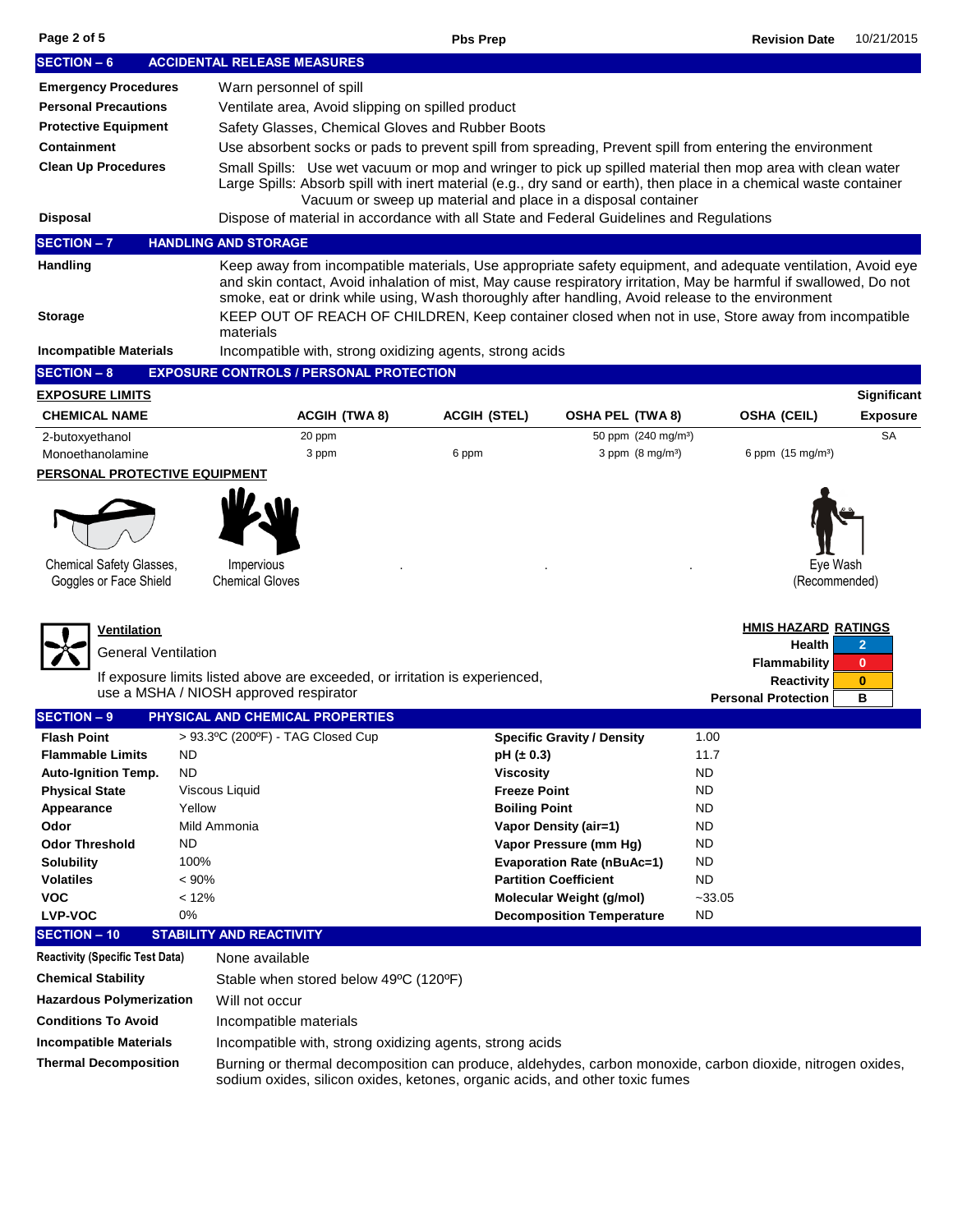| Page 3 of 5                                                      |                                                                                               | <b>Pbs Prep</b>                                                                                                      |                                                                                                                                                                                                   |                              |                                   |                                                 |                     |  |  |  |  |
|------------------------------------------------------------------|-----------------------------------------------------------------------------------------------|----------------------------------------------------------------------------------------------------------------------|---------------------------------------------------------------------------------------------------------------------------------------------------------------------------------------------------|------------------------------|-----------------------------------|-------------------------------------------------|---------------------|--|--|--|--|
| <b>SECTION - 11</b>                                              | <b>TOXICOLOGICAL INFORMATION</b>                                                              |                                                                                                                      |                                                                                                                                                                                                   |                              |                                   |                                                 |                     |  |  |  |  |
| <b>ROUTES OF EXPOSURE</b>                                        |                                                                                               |                                                                                                                      |                                                                                                                                                                                                   |                              |                                   |                                                 |                     |  |  |  |  |
| Eyes (Yes), Skin (Yes), Inhalation (Yes "Mist"), Ingestion (Yes) |                                                                                               |                                                                                                                      |                                                                                                                                                                                                   |                              |                                   |                                                 |                     |  |  |  |  |
| ACUTE SYMPTOMS OF SINGLE OVEREXPOSURE                            |                                                                                               |                                                                                                                      |                                                                                                                                                                                                   |                              |                                   |                                                 |                     |  |  |  |  |
| Eyes                                                             | Causes serious eye irritation, redness, tearing, pain, corneal injury, or possible eye damage |                                                                                                                      |                                                                                                                                                                                                   |                              |                                   |                                                 |                     |  |  |  |  |
| <b>Skin</b>                                                      |                                                                                               | Can cause serious skin irritation, redness, burning, drying, cracking, or possible corrosive burns                   |                                                                                                                                                                                                   |                              |                                   |                                                 |                     |  |  |  |  |
| <b>Inhalation</b>                                                |                                                                                               | Mist may cause irritation, to mucus membranes or respiratory tract                                                   |                                                                                                                                                                                                   |                              |                                   |                                                 |                     |  |  |  |  |
| Ingestion                                                        |                                                                                               | May be harmful if swallowed, Can cause irritation, of the mouth, throat, and esophagus, and may affect target organs |                                                                                                                                                                                                   |                              |                                   |                                                 |                     |  |  |  |  |
|                                                                  |                                                                                               | <b>CHRONIC SYMPTOMS OF PROLONGED OR REPEATED OVEREXPOSURE</b>                                                        |                                                                                                                                                                                                   |                              |                                   |                                                 |                     |  |  |  |  |
| Eyes                                                             |                                                                                               |                                                                                                                      | Causes serious eye damage, severe pain, corrosive burns, or possible corneal injury                                                                                                               |                              |                                   |                                                 |                     |  |  |  |  |
| <b>Skin</b>                                                      | may lead to dermatitis                                                                        |                                                                                                                      | Can cause serious skin damage, itching, inflammation, redness, burning, drying, cracking, defatting of the skin which                                                                             |                              |                                   |                                                 |                     |  |  |  |  |
| <b>Inhalation</b>                                                |                                                                                               |                                                                                                                      | Mist may cause serious irritation, to nose, throat, mucus membranes or respiratory tract                                                                                                          |                              |                                   |                                                 |                     |  |  |  |  |
| Ingestion                                                        |                                                                                               |                                                                                                                      | May be harmful if swallowed, Can cause serious irritation, throat, and esophagus, Ingestion may cause vomiting which<br>may be harmful if it enters airways, Ingestion can affect, liver, kidneys |                              |                                   |                                                 |                     |  |  |  |  |
| <b>Acute Tox Calculated</b>                                      | Oral:                                                                                         | 6,141 mg/kg                                                                                                          | Dermal:                                                                                                                                                                                           | 8,920 mg/kg                  | Inhaled:                          | 103.4 mg/L                                      |                     |  |  |  |  |
| <b>Acute Tox Category</b>                                        |                                                                                               |                                                                                                                      | No Data or NA (Oral >5000 mg/kg), No Data or NA (Dermal > 5000 mg/kg), No Data or NA (Inhaled >50 mg/L) Vapors                                                                                    |                              |                                   |                                                 |                     |  |  |  |  |
| <b>Additional Info</b>                                           |                                                                                               |                                                                                                                      |                                                                                                                                                                                                   |                              |                                   |                                                 |                     |  |  |  |  |
| <b>Target Organs</b>                                             |                                                                                               |                                                                                                                      | Blood, Kidneys, Liver, Respiratory Tract, Eyes (Lens or cornea), Skin                                                                                                                             |                              |                                   |                                                 |                     |  |  |  |  |
| <b>Medical Conditions</b>                                        |                                                                                               |                                                                                                                      | Preexisting, eye, skin, liver, kidney, blood, respiratory, disorders may be aggravated by exposure to this product                                                                                |                              |                                   |                                                 |                     |  |  |  |  |
| <b>Notes to Physician</b>                                        |                                                                                               |                                                                                                                      | In case of ingestion, gastric lavage with activated charcoal can be used promptly to prevent absorption                                                                                           |                              |                                   |                                                 |                     |  |  |  |  |
|                                                                  |                                                                                               |                                                                                                                      | <b>CARCINOGENIC – This product contains concentrations above 0.1% of the following:</b>                                                                                                           |                              |                                   |                                                 |                     |  |  |  |  |
| <b>CHEMICAL NAME</b>                                             | <u>NTP</u>                                                                                    | <u>ACGIH</u>                                                                                                         |                                                                                                                                                                                                   | <b>IARC</b>                  |                                   | <b>GHS Category</b>                             |                     |  |  |  |  |
| NA<br>None Listed                                                |                                                                                               | <b>NA</b>                                                                                                            |                                                                                                                                                                                                   | <b>NA</b>                    |                                   |                                                 |                     |  |  |  |  |
|                                                                  |                                                                                               |                                                                                                                      | <b>MUTAGENIC AND REPRODUCTIVE EFFECTS – This product contains concentrations above 0.1% of the following:</b>                                                                                     |                              |                                   |                                                 |                     |  |  |  |  |
| <u>CHEMICAL NAME</u>                                             | <b>Germ Cell Mutagenicity</b>                                                                 |                                                                                                                      |                                                                                                                                                                                                   | <b>Toxic to Reproduction</b> |                                   |                                                 |                     |  |  |  |  |
| None Listed                                                      | NA                                                                                            |                                                                                                                      |                                                                                                                                                                                                   | <b>NA</b>                    |                                   |                                                 |                     |  |  |  |  |
| <b>COMPONENTS ACUTE TOXICITY</b>                                 |                                                                                               |                                                                                                                      |                                                                                                                                                                                                   |                              |                                   |                                                 |                     |  |  |  |  |
| <u>CHEMICAL NAME</u>                                             | <u>Type</u>                                                                                   | <u>Form</u>                                                                                                          | <b>Subject</b>                                                                                                                                                                                    | <b>Result Value</b>          | <b>Exposure Time</b>              |                                                 | <b>GHS Category</b> |  |  |  |  |
| 2-butoxyethanol                                                  | LD50                                                                                          | Oral                                                                                                                 | Rat                                                                                                                                                                                               | 530 mg/kg                    |                                   | 4 (>300, ≤2000 mg/kg)                           |                     |  |  |  |  |
|                                                                  | <b>LC50</b>                                                                                   | Inhaled                                                                                                              | Rat                                                                                                                                                                                               | 2.17 mg/L                    | 4 Hours (Mist)                    | 4 ( $>1.0$ , $\leq$ 5 mg/L)                     |                     |  |  |  |  |
| Ethanolamine                                                     | LD <sub>50</sub><br>LD50                                                                      | Dermal<br>Oral                                                                                                       | Guinea Pig<br>Rat                                                                                                                                                                                 | 1650 mg/kg<br>1,720 mg/kg    |                                   | 4 (>1000, ≤2000 mg/kg)<br>4 (>300, ≤2000 mg/kg) |                     |  |  |  |  |
|                                                                  | LD50                                                                                          | Dermal                                                                                                               | Rabbit                                                                                                                                                                                            | 1,015 mg/kg                  |                                   | 4 (>1000, ≤2000 mg/kg)                          |                     |  |  |  |  |
|                                                                  | <b>LC50</b>                                                                                   | Inhaled                                                                                                              | Estimate                                                                                                                                                                                          | 11.59 mg/L                   | 4 Hours (Vapor)                   | 4 (>10, ≤20 mg/L)                               |                     |  |  |  |  |
| <b>SECTION - 12</b>                                              | <b>ECOLOGICAL INFORMATION</b>                                                                 |                                                                                                                      |                                                                                                                                                                                                   |                              |                                   |                                                 |                     |  |  |  |  |
| <b>CHEMICAL NAME</b>                                             | <u>Type</u>                                                                                   |                                                                                                                      | <b>Subject Subject Latin</b>                                                                                                                                                                      |                              | <b>Result Value Exposure Time</b> |                                                 | <b>GHS Category</b> |  |  |  |  |
| 2-butoxyethanol                                                  | EC50<br>Water Flea (Daphnia magna)                                                            |                                                                                                                      | 1,815 mg/L                                                                                                                                                                                        | 24 Hours                     |                                   | $4$ ( $>100$ mg/L)                              |                     |  |  |  |  |
|                                                                  | LC50                                                                                          | Bluegill (Lepomis macrochirus)                                                                                       |                                                                                                                                                                                                   | 220 mg/L                     | 96 Hours                          |                                                 | 4 (>100 mg/L)       |  |  |  |  |
| Monoethanolamine                                                 | <b>LC50</b>                                                                                   |                                                                                                                      | Fathead Minnow (Pimephales promelas)                                                                                                                                                              |                              | 227 mg/L<br>96 Hours              |                                                 | 4 (>100 mg/L)       |  |  |  |  |
|                                                                  |                                                                                               | LC50<br>Water Flea (Daphnia magna)<br>65 mg/L<br>48 Hours                                                            |                                                                                                                                                                                                   |                              |                                   |                                                 | 3 (>10, ≤100 mg/L)  |  |  |  |  |
| <b>Presistence And Degradability</b>                             |                                                                                               | This product is inherently biodegradable according to the OECD definition                                            |                                                                                                                                                                                                   |                              |                                   |                                                 |                     |  |  |  |  |
| <b>Bioaccumulative Potential</b>                                 |                                                                                               | No data available                                                                                                    |                                                                                                                                                                                                   |                              |                                   |                                                 |                     |  |  |  |  |
| <b>Mobility In Soil</b>                                          |                                                                                               | This material is a partially mobile liquid                                                                           |                                                                                                                                                                                                   |                              |                                   |                                                 |                     |  |  |  |  |
| <b>Other Adverse Effects</b>                                     |                                                                                               | May be harmful to aquatic life                                                                                       |                                                                                                                                                                                                   |                              |                                   |                                                 |                     |  |  |  |  |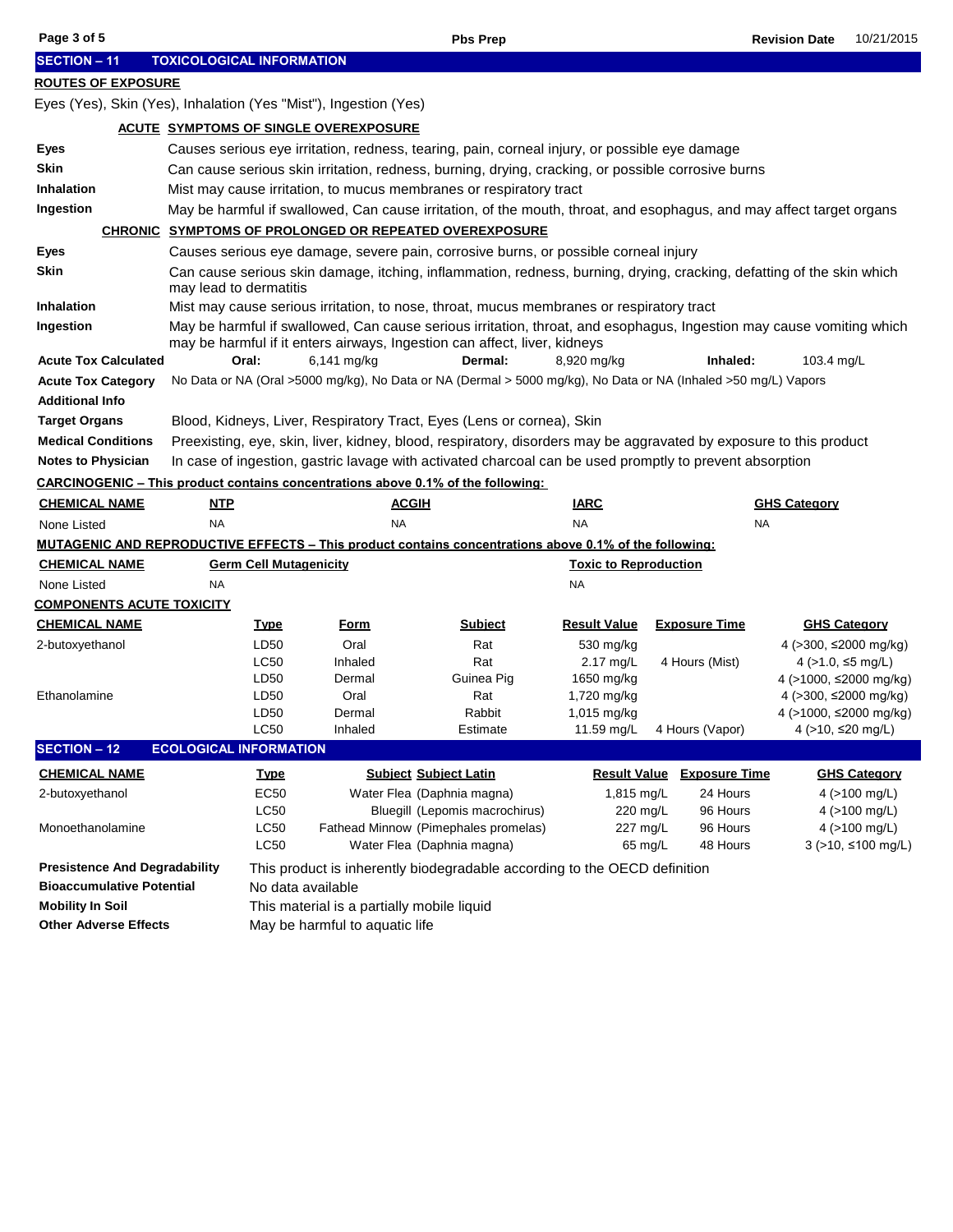### **SECTION – 13 DISPOSAL CONSIDERATIONS**

## **DO NOT DUMP INTO ANY STORM SEWERS, ON THE GROUND, OR INTO ANY BODY OF WATER Dispose of any waste in accordance with all State and Federal Guidelines and Regulations**

#### **ENVIRONMENTAL FATE**

Under RCRA rules, it is the responsibility of the user of the product to determine, at the time of disposal, whether the material is a hazardous waste.

Chemical additions, processing or otherwise altering this material may make the waste management information presented in this SDS incomplete, inaccurate, or otherwise inappropriate.

|                                   | alo, or ollionidoo mappi ophalo.                                                                    |                            |                      |                                  |                        |                                                       |                      |                              |     |                                                                                     |           |                               |
|-----------------------------------|-----------------------------------------------------------------------------------------------------|----------------------------|----------------------|----------------------------------|------------------------|-------------------------------------------------------|----------------------|------------------------------|-----|-------------------------------------------------------------------------------------|-----------|-------------------------------|
| <b>SECTION - 14</b>               | <b>TRANSPORT INFORMATION</b>                                                                        |                            |                      |                                  |                        |                                                       |                      |                              |     |                                                                                     |           |                               |
| <b>DOT CLASSIFICATION</b>         |                                                                                                     |                            |                      |                                  |                        |                                                       |                      |                              |     |                                                                                     |           |                               |
| <b>UN Number</b>                  |                                                                                                     |                            |                      |                                  |                        | Proper Shipping Name n.o.s. (Chemicals) or "Limits"   |                      |                              |     |                                                                                     |           |                               |
| Ltd Qty                           |                                                                                                     |                            |                      |                                  |                        | "Limited Quantity" ( Monoethanolamine )               |                      |                              |     |                                                                                     |           |                               |
| <b>Hazard Class Packing Group</b> | <b>Label Codes</b>                                                                                  |                            |                      | <b>Reportable Quantity (lbs)</b> |                        | <b>Response</b>                                       |                      |                              |     | <b>Marine Pollutant Hazard Label</b>                                                |           | Secondary                     |
| Ш<br>None                         | None                                                                                                |                            |                      | None                             |                        | 128                                                   |                      | <b>No</b>                    |     |                                                                                     |           |                               |
|                                   |                                                                                                     |                            |                      |                                  |                        |                                                       |                      |                              |     |                                                                                     |           |                               |
|                                   |                                                                                                     |                            |                      |                                  |                        |                                                       |                      |                              |     |                                                                                     |           |                               |
| <b>SECTION - 15</b>               | <b>REGULATORY INFORMATION</b>                                                                       |                            |                      |                                  |                        |                                                       |                      |                              |     |                                                                                     |           |                               |
| <u>TSCA</u>                       |                                                                                                     |                            |                      |                                  |                        |                                                       |                      |                              |     |                                                                                     |           |                               |
| <b>CHEMICAL NAME</b>              | Sec 8(b) Inventory                                                                                  |                            |                      | Sec 8(d) Health And Safety       |                        |                                                       |                      | Sec 4(a) Chemical Test Rules |     |                                                                                     |           | Sec 12(b) Export Notification |
| 2-butoxyethanol                   | Yes                                                                                                 |                            |                      | Yes                              |                        |                                                       |                      |                              |     |                                                                                     |           |                               |
| Ethanolamine                      | Yes                                                                                                 |                            |                      |                                  |                        |                                                       |                      |                              |     |                                                                                     |           |                               |
| REPORTABLE QUANTITIES             |                                                                                                     | <b>Extremely Hazardous</b> |                      |                                  |                        | <b>Reportable Quantity</b>                            |                      | <b>Emission Reporting</b>    |     |                                                                                     |           |                               |
| <b>CHEMICAL NAME</b>              | EPCRA TPQ Sec 302 EPCRA RQ Sec 304                                                                  |                            |                      |                                  |                        | <b>CERCLA RQ Sec 103</b>                              |                      | TRI Sec 313                  |     | <b>RCRA Code</b>                                                                    |           | RMP TQ Sec 112                |
| <b>Glycol Ethers</b>              |                                                                                                     |                            |                      |                                  |                        |                                                       |                      | Yes                          |     |                                                                                     |           |                               |
| <b>SARA</b>                       | Section 311                                                                                         |                            |                      |                                  |                        |                                                       |                      | Section 311 / 312 Hazards    |     |                                                                                     |           |                               |
| <b>CHEMICAL NAME</b>              | <b>Hazardous Chemical</b>                                                                           |                            |                      | Acute                            |                        | <b>Chronic</b>                                        |                      | <b>Flammable</b>             |     | <b>Pressure</b>                                                                     |           | <b>Reactive</b>               |
| 2-butoxyethanol                   |                                                                                                     | Yes                        |                      | Yes                              |                        | Yes                                                   |                      | Yes                          |     |                                                                                     |           |                               |
| Monoethanolamine                  |                                                                                                     | Yes                        |                      | Yes                              |                        | Yes                                                   |                      |                              |     |                                                                                     |           |                               |
| <b>RIGHT TO KNOW</b>              |                                                                                                     |                            |                      |                                  | <b>STATE</b>           |                                                       |                      |                              |     |                                                                                     |           |                               |
| <b>CHEMICAL NAME</b>              | <b>CT</b><br>CA                                                                                     | FL.                        |                      | IL.<br>LA                        | <b>NJ</b>              | <b>NY</b>                                             | <b>PA</b>            | ΜI                           | ΜN  | MА                                                                                  | <b>RI</b> | WI                            |
| 2-butoxyethanol                   |                                                                                                     |                            |                      |                                  | Yes                    |                                                       | Yes                  |                              |     | Yes                                                                                 |           |                               |
| Ethanolamine                      | Yes                                                                                                 |                            |                      | Yes                              | Yes                    |                                                       | Yes                  |                              | Yes | Yes                                                                                 | Yes       |                               |
| <b>CALIFORNIA</b>                 |                                                                                                     |                            |                      |                                  |                        |                                                       |                      |                              |     | WARNING! This product contains chemicals known to the state of California to cause: |           |                               |
| <b>CHEMICAL NAME</b>              | CAS#                                                                                                |                            | <b>Birth Defects</b> |                                  |                        | <b>Reproductive Harm</b>                              |                      | Carcinogen                   |     |                                                                                     |           | Developmental                 |
| None Listed                       |                                                                                                     |                            |                      |                                  |                        |                                                       |                      |                              |     |                                                                                     |           |                               |
| <b>CLEAN AIR WATER ACTS</b>       |                                                                                                     |                            |                      | <b>Clean Air Acts</b>            |                        |                                                       |                      |                              |     | <b>Clean Water Acts</b>                                                             |           |                               |
| <b>CHEMICAL NAME</b>              | CAS#                                                                                                |                            | <b>HAP</b>           |                                  | <b>Ozone Class 1</b>   |                                                       | <b>Ozone Class 2</b> | HS                           |     | <b>PP</b>                                                                           |           | TP                            |
| None Listed                       |                                                                                                     |                            |                      |                                  |                        |                                                       |                      |                              |     |                                                                                     |           |                               |
| <u>INTERNATIONAL REGULATIONS</u>  | - The components of this product are listed on the chemical inventories of the following countries: |                            |                      |                                  |                        |                                                       |                      |                              |     |                                                                                     |           |                               |
| <b>CHEMICAL NAME</b>              | Australia                                                                                           |                            |                      | Canada                           | <b>Europe (EINECS)</b> |                                                       | Japan                |                              |     | Korea                                                                               |           | <b>UK</b>                     |
| 2-butoxyethanol                   | Yes                                                                                                 |                            |                      | Yes                              | Yes                    |                                                       | Yes                  |                              |     | Yes                                                                                 |           | Yes                           |
| <b>WHMIS Classification</b>       |                                                                                                     |                            |                      |                                  |                        |                                                       |                      |                              |     |                                                                                     |           |                               |
| <b>CHEMICAL NAME</b>              |                                                                                                     | <b>DSL</b>                 |                      | <b>Class Description</b>         |                        |                                                       |                      |                              |     |                                                                                     |           |                               |
| 2-butoxyethanol                   |                                                                                                     | Yes                        | $D-2B$               |                                  |                        | Materials Causing Other Toxic Effects; Toxic Material |                      |                              |     |                                                                                     |           |                               |
| Monoethanolamine                  |                                                                                                     | E<br>Yes                   |                      | <b>Corrosive Material</b>        |                        |                                                       |                      |                              |     |                                                                                     |           |                               |